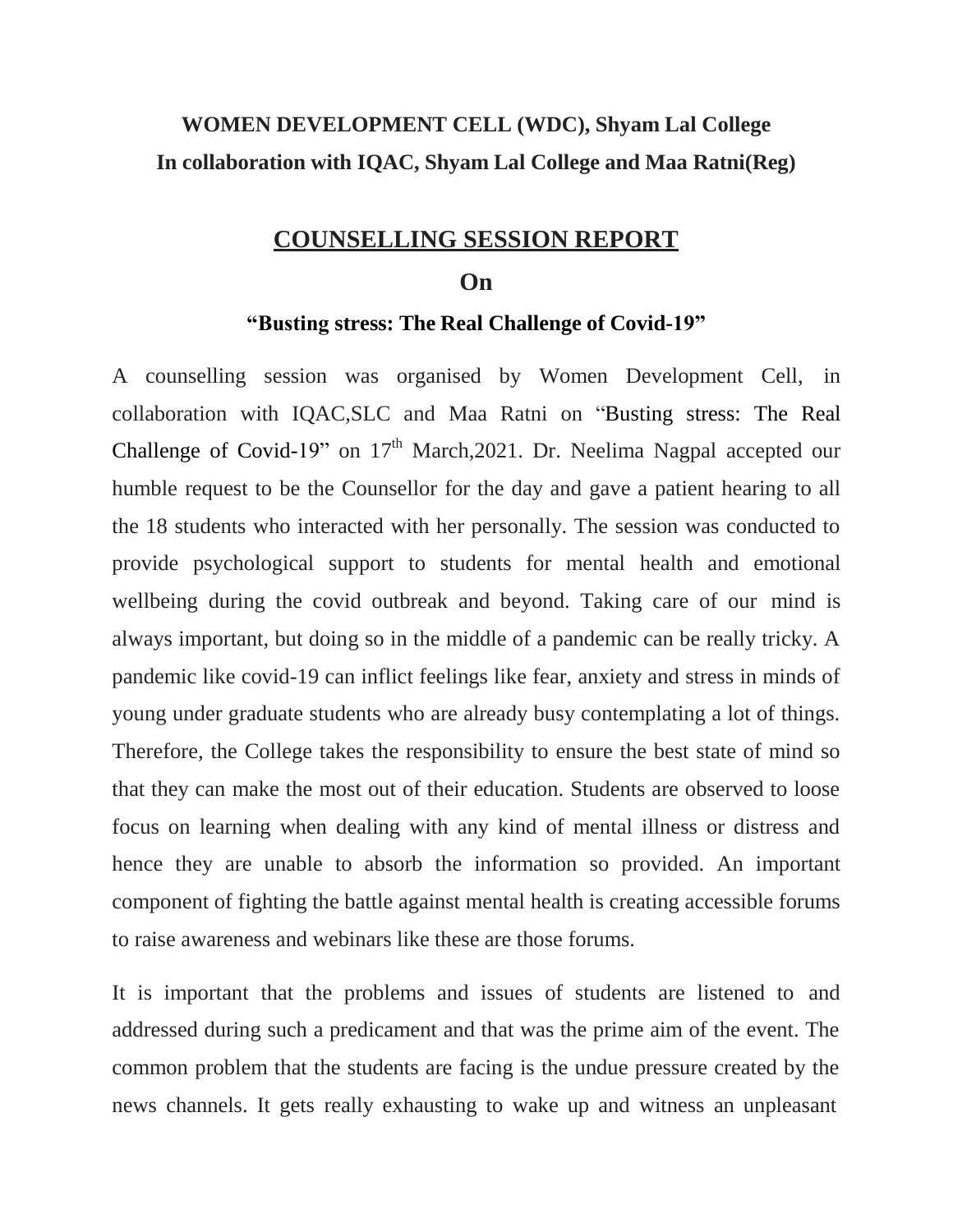atmosphere around you on the news broadcasting channels hence it is advisable that the students start their day well. Students are recommended to start their day with a simple mindfulness exercise such as notice three things of nature which can help them check in with how they are feeling and connect with their environment. Mindfulness is well known to make people feel calmer and cope better with stress. Students also face the problem of lockdown fatigue due to the monotonous and tiring schedule they have. It makes them slothful which is why it is suggested that they adapt and create positive new routines which keeps them motivated. Try doing some exercises as an alternative to your daily commutes it helps create a sense of normalcy for the student and is also helpful for a good physical health. Taking time out to connect and socialise with your friends can also prove to be helpful. Keeping informed is important but fear inducing news feed can impact your mental health. Hearing upsetting or anxiety provoking news triggers a stress response in our bodies. Hence, managing your social media and information intake will make a big difference in how you feel. Stay informed and not overloaded. Breathing techniques, meditation and yoga can prove to be helpful in reducing your springing up anxiety during the day. It was observed that Post covid syndrome like difficulty breathing, shortness of breathing, fatigue, memory retention, confusion , poor concentration , insomnia is also common in students which should not be ignored and should be taken care of. It is advised that students engage their parents or teachers in their feelings so they could be properly taken care of. Mental issues are easier to resolve in the primary stages. So, stay connected to your near ones.